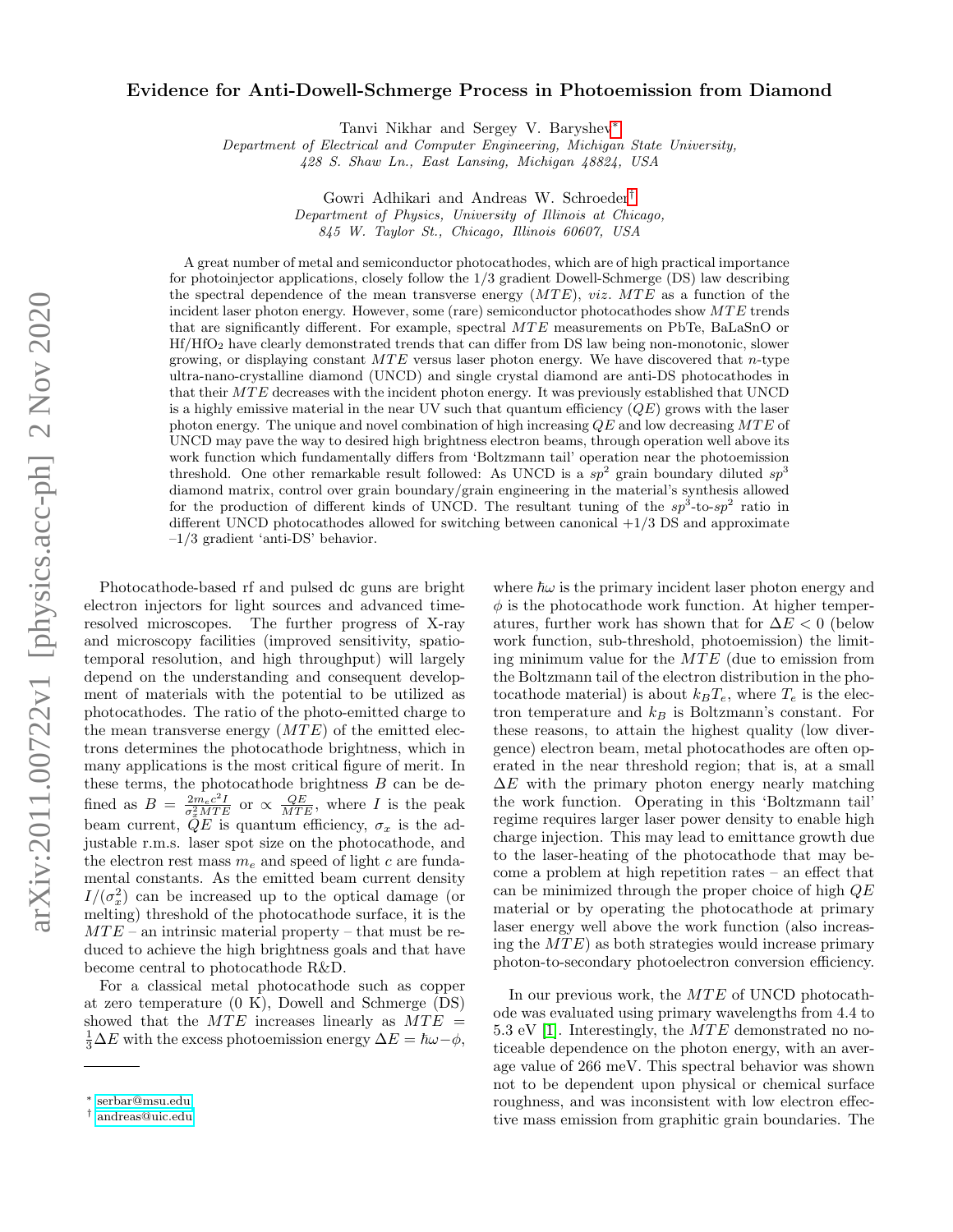major hypothesis set forth was that it was due to UNCD's unique nanoscopic periodic  $sp^3$  grain /  $sp^2$  grain boundary (GB) structure. It was hypothesized that at low photon energies the emitted electrons originate from spatially confined ground states in the graphitic GB's (because they carry electrons) between the diamond grains. If so, transverse momentum conservation in photoemission implies that the  $MTE$  should reflect the r.m.s. momentum (i.e., size in momentum space) of these states. Through the Heisenberg's uncertainty principle  $\Delta p \Delta x \sim h$ , one can roughly estimate that the obtained MTE of  $~\sim$ 200 meV corresponds to a spatial region of ∼1 nm, which was in good agreement with the GB size in UNCD. Following this original hypothesis, we synthesized a new set of UNCD photocathode thin films in which  $sp^3$  to  $sp^2$  ratio was greatly varied in the effort to observe the  $MTE$ scaling with GB size.

Unlike single crystal diamond, UNCD contains graphitic, or  $sp^2$  hybrized, GBs, making UNCD a twophase material comprised of  $sp^3$  diamond grains (∼10 nm in size) and  $sp^2$ -rich graphitic GBs ( $\sim$ 1 nm in size). The graphitic GBs provide the charge to compensate the surface while the diamond grains can be functionalized with hydrogen or other dipole allowing for work function engineering – all critical for photocathode design. UNCD growth can be achieved through various chemical vapor deposition (CVD) processes. Regardless of the process [whether it is  $H_2$ -rich or Ar-rich microwave  $(H_2)$ or  $Ar$ / $CH_4$  plasma assisted or hot filament CVD, it has been found that  $sp^3$ -to- $sp^2$  ratio can be tuned through 1) incorporating nitrogen into the GBs by adding  $N_2$  or ammonia gas to the precursor gas mixture, 2) adjusting the deposition temperature  $T_D$ , or 3) changing CH<sub>4</sub> in  $H_2$ -rich plasma – all give nearly same effect on conductivity [\[2–](#page-4-1)[6\]](#page-4-2). The UNCD films in this study were grown on ultrasonically seeded intrinsic Si(100) substrates using a microwave plasma CVD technique in a reactor operated at 2.45 GHz [\[7\]](#page-4-3). Samples were grown from a hydrogen rich  $H_2/N_2/CH_4$  precursor gas mixture with different nitrogen volume % (varied between 0 and 20%), which corresponded to flow rates of 0-40 standard cubic centimeters per min (sccm) of  $N_2$ . The CH<sub>4</sub> flow rate was kept constant at 10 sccm (5% by volume), while the flow rate of  $N_2$  and  $H_2$  was varied to maintain a total flow rate of 200 sccm. Different deposition temperature (equal to measured substrate temperature)  $T_D$  were achieved, ranging 1043 to 1295 K, by varying the total pressure of the vacuum chamber (35 to 60 torr) and the input microwave power (2.5 to 3.0 kW). The substrate temperature was measured using an infrared pyrometer during growth process of 60 minutes for each sample. Ref.[\[8\]](#page-4-4) provides in-depth analyses of UNCD structure upon its synthesis.

A Raman spectroscopy summary for a set of samples grown at different  $T_D$  is presented in Fig. [1.](#page-1-0) Two bands labeled D and G are observed. The D band is located between 1333 and 1350 cm<sup>-1</sup>. The 1333 cm<sup>-1</sup> peak is the characteristic diamond peak attributed to  $sp^3$  bonded

<span id="page-1-0"></span>

FIG. 1: Raman spectra for (a)  $20\%$  and (b)  $0\%$  N<sub>2</sub> samples as a function of  $T_D$ .

carbon. The  $1350 \text{ cm}^{-1}$  feature appears for graphitic materials in the form of a band induced by the defect or disorder in the  $sp^2$  bonded carbon. For instance, polycrystalline graphite exhibits this D band contribution in its Raman spectrum due to the outer defective rim of graphite crystallites. These two spectral features of the D band are well-resolved for low  $T_D$  20% nitrogen films (the red 1195 K curve in Fig. [1a](#page-1-0)): one sharp feature centers at 1333 cm<sup>-1</sup> and is interpreted to be due to  $sp^3$  phase, while the second one centers at near 1350 cm<sup>−</sup><sup>1</sup> and is due to disordered  $sp^2$  bonded carbon. Since resolved diamond peak at  $1333 \text{ cm}^{-1}$  is rarely seen in UNCD films, it is clear that our synthesis extends into nano-diamond class [\[9\]](#page-4-5). This is confirmed by SEM: Fig. [2a](#page-2-0) illustrates surface consisting of large faceted diamond grains. The second major spectral feature in Fig. [1](#page-1-0) is a peak ranged between 1545 and 1590  $\text{cm}^{-1}$ , called the G band. While top curves in Fig. [1a](#page-1-0) and b with their G peak posi-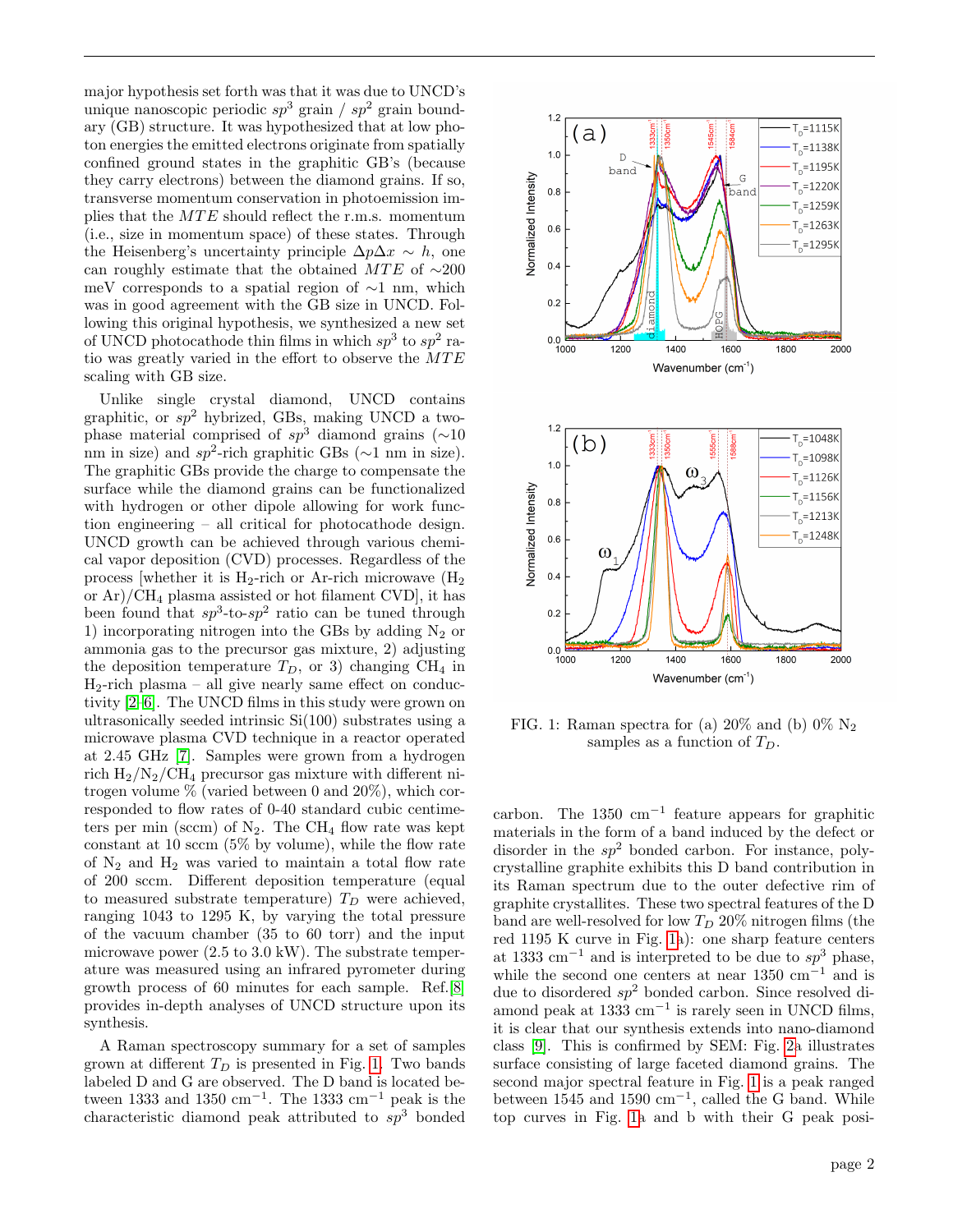<span id="page-2-0"></span>

FIG. 2: Top view SEM of (a)  $sp^3$ -rich UNCD grown with 20% N<sub>2</sub> at 1115 K and (b)  $sp^2$ -rich UNCD grown with 0% N<sup>2</sup> at 1248 K. (c) Grazing incidence XRD spectra showing graphite peak formation as UNCD transforms from nanodiamond and nanographite state; it also shows domination of diamond 111 phase: d stands for diamond and g stands for graphite peaks.

tioned at 1550 cm<sup>-1</sup> suggest that  $sp^2$  grain boundaries are largely in an amorphous state, the bottom curves (for progressively larger  $T_D$ ) with its G peak positioned at 1590 cm<sup>−</sup><sup>1</sup> suggests that well-crystallized nanographite forms in the grain boundaries [\[10\]](#page-4-6). Simultaneously, the D peak moves from 1333 to 1350 cm<sup>-1</sup> and changes its meaning  $-$  D for diamond to D for defect (nanographite defects) [\[11\]](#page-4-7). At temperatures ∼1200 K (depending on amount of  $N_2$  in plasma), UNCD heavily graphitizes, and the diamond phase vanishes per the Raman analyses. Xray diffraction also shows graphite formation in  $sp^2$  rich UNCD [blue line in Fig. [2c](#page-2-0) with emerging graphite peaks (002) and (110)]. Nanographite platelets are then formed as seen by SEM (Fig. [2b](#page-2-0)), and material transformes from nano-diamond to nano-graphite. A further basic confirmation of this trend comes from comparing SEM film thickness measurements against sample weighing: it was found that the mass density of UNCD changes from 3.51  $g/cm<sup>3</sup>$  (diamond-like) to 2.27  $g/cm<sup>3</sup>$  (graphite-like).

Three types of photocathode samples were studied: 1) nanodiamond (low  $T_D$  20% N<sub>2</sub> UNCD demonstrating resolved sharp diamond peak at 1333 cm<sup>-1</sup>,  $sp^2$  content  $\sim$ 1 at.%); 2) nanographite (high  $T_D$  0% N<sub>2</sub> UNCD, producing heaviest graphitization, with D peak shifted to 1350 cm<sup>-1</sup> and G peak shifted to 1590 cm<sup>-1</sup>,  $sp^2$  content >>10 at.%); and 3) canonical UNCD (mid- $T_D$  10%  $N_2$  UNCD,  $sp^2$  content ~10 at.%). By 'canonical UNCD' we mean a sample for which the D and G Raman bands are prominent: the D peak is wide because the diamond and graphite defect D peaks are not resolved from each other, and the G peak remains strong, while the  $\omega_1$  and  $\omega_3$  bands (best visible in Fig. [1b](#page-1-0)) reflect the presence of hydrocarbon transpolyacetylene chains contained in GBs. Two reference samples were also used: 1) pure  $sp^2$ hybridized highly oriented pyrolytic graphite (HOPG) to mimic nanographite  $sp^2$ -rich form of UNCD; and 2) pure  $sp<sup>3</sup>$  single-crystal diamond (111) grown by the high pressure high temperature (HPHT) method with high nitro-

gen concentration. For the latter, the nitrogen content and crystal orientation were chosen to mimic nanodiamond form of UNCD. The Raman spectra of HOPG and diamond are shown in Fig. [1a](#page-1-0).

The spectral  $MTE$  measurements of the photocathode samples employ a tunable ultraviolet (UV) radiation source driven by a 30 MHz repetition rate, diode pumped, mode-locked Yb:KGW oscillator [\[12\]](#page-4-8) to generate electron pulses in a 20 kV dc gun [\[13\]](#page-4-9). The subpicosecond UV radiation source is produced using optical parametric amplification of a nonlinear fiber generated continuum followed by sum-frequency generation to obtain near continuous tunability from 3.0-5.3 eV (235-410 nm). The procedure employed to measure the  $MTE$  of the electrons photoemitted from the photocathodes has been reported elsewhere [\[14\]](#page-4-10). Briefly, the solenoid scan technique [\[15\]](#page-4-11) is used to measure the electron beam spot size on a Ce:GAGG [\[16\]](#page-4-12) scintillator screen (1:1 image onto a CCD camera) as a function of the focal strength of the two counter-wound cylindrical (solenoid) magnetic lenses. The  $MTE$  is then determined by fitting the measured trend with an extended Analytical Gaussian (AG) electron pulse propagation model [\[15,](#page-4-11) [17,](#page-4-13) [18\]](#page-4-14), whose input parameters include the r.m.s. laser spot size on the photocathode and the 3D acceleration field distribution in the 20 kV dc gun.

Fig. [3](#page-3-0) presents the full summary of  $MTE$  values obtained for the six photocathode samples using multiple solenoid scans performed at multiple primary laser photon energies. Remarkably, the measured  $MTE$  values display a negative slope trend for the intermediate  $s p^3/s p^2$  mix of canonical UNCD (sample type 3), rolling off from 335 to 98 meV with the UV photon energy rising from 4.57 to 5.26 eV (red open and gray-filled circles). Moreover, no anticipated  $MTE$  scaling with GB size was observed. Instead, a new photoemission mechanism was discovered. Results obtained for  $sp^3$ -rich nanodiamond (sample type 1) further confirmed this unusual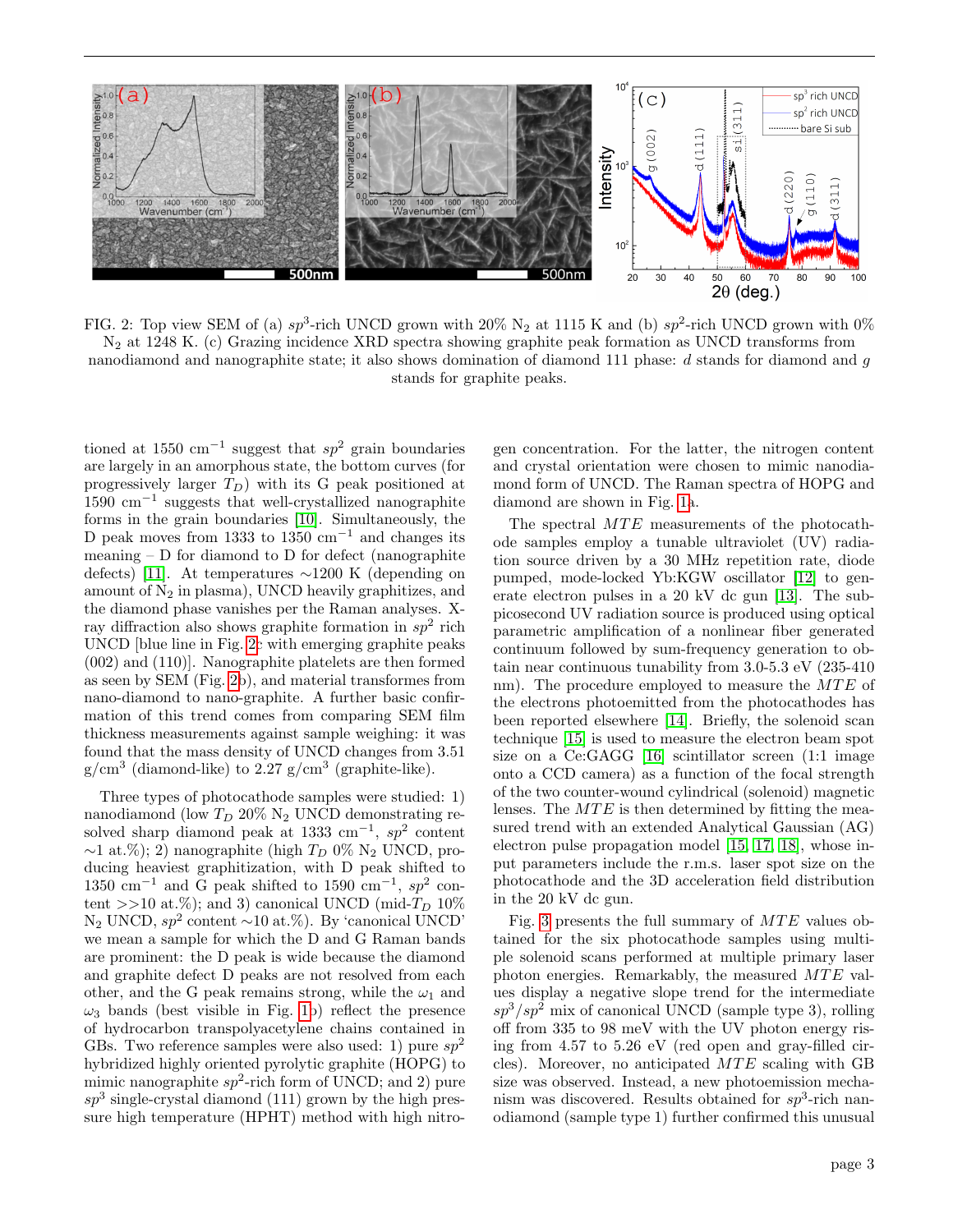<span id="page-3-0"></span>

FIG. 3: Experimental demonstration of anti-DS UNCD photocathode:  $MTE$  values are plotted versus the primary incident photon energy. The  $MTE$  data is compared against pure  $sp^2$ -hybrized highly oriented pyrolytic graphite (HOPG) that appears to be a classical DS photocathode (DS law is depicted by the red dotted line) and against pure  $sp^3$ -hybrized diamond that featured unconventional behavior. Reversed, negative slope, anti-DS  $MTE$  trend is also shown by the red solid line.

trend, with  $MTE$  reaching down at 98 meV (green-filled circles). One difference exists – the observed emission threshold is lower, 4.4 eV, and the  $MTE$  is constant at about 215 meV before it rolls off. Comparison with the nitrogen doped single crystal diamond (111) (blue crosses) implies that the flat  $MTE$  response must be due to defect-mediated emission from nitrogen centers contained in  $sp^3$  grains of nanodiamond. In fact, an even earlier emission threshold at 3.56 eV was observed for nitrogen doped diamond, and MTE remained constant at ∼215 meV until the laser energy reached 4.75 eV. Thereafter, the  $MTE$  follows exactly the values for  $sp^3$ -rich and intermediate  $sp^3/sp^2$  mix samples – all fit onto a  $-1/3$  gradient anti-DS line (solid red line) that extends to higher  $MTE$  values at lower photon energies that also captures the type 3 sample behaviour.

An even more remarkable finding is that UNCD can also show the classical DS behavior upon  $sp^2$  phase engineering. In graphitized or  $sp^2$ -rich UNCD, a short range order semi-amorphous conducting system of GB (as in canonical UNCD) becomes well crystallized (a long-range order). Consequently a prediction can be made that nanodiamond converted into nanographite should lose the spatially confined photoemission uniqueness, and so the MTE would switch back to canonical DS,  $\frac{\hbar\omega-\phi}{3}$ , law

(highlighted with the red dotted line in Fig. [3](#page-3-0) for work function  $\phi=4.5$  eV.) From Fig. [3,](#page-3-0) one can see that spectral dependence of the  $MTE$  did switch from  $-1/3$  anti-DS to  $+1/3$  DS line for the  $sp^2$ -rich photocathode sample (open black circles). In fact, nanographite-like UNCD behaves exactly like the reference single crystal HOPG (a 'perfect' DS photocathode, see open black squares).

In unusual way, the presented results may be looked at as confirming our original hypothesis: transverse momentum conservation in photoemission implies that the  $MTE$  should reflect the r.m.s. momentum (i.e., size in momentum space) of the emission states. Through the Heisenberg's uncertainty principle  $(\Delta p \Delta x \sim h)$ , one can roughly estimate that the obtained MTE of  $\sim$ 180 meV at the crossing point between DS and anti-DS trend lines in Fig. [3](#page-3-0) corresponds to a spatial emission size of ∼10 nm, which is in good agreement with the grain size in our UNCD photocathode samples. The further drop in the  $MTE$  with increasing photon energy may imply that photoemission creeps out toward larger diamond grains as the phase space volume of  $\sim h$  is conserved. A further supporting argument is that the DS and anti-DS lines cross at about  $5 eV - a$  photon energy near the indirect band gap of diamond. We note that since no surface charging effect was observed during long experimental runs, the GB network in the UNCD photocathode replenishes the photoemitted charge.

The explanation of the threshold nature of the photoelectric effect given by Einstein, the Fowler and DuBridge law relating the QE to the primary photon energy and material's work function, and the DS law relating the transverse electron momentum (or  $MTE$ ) to the primary photon energy established a basis for the cathode R&D with its practical design paradigms and limitations. Diamond and nanodiamond photocathodes demonstrate the expected QE growth with incident photon energy (like in Fowler-DuBridge law) [\[19,](#page-4-15) [20\]](#page-4-16), but violate the Dowell-Schmerge law by demonstrating a linear MTE decrease with incident photon energy. This means that new bright cathode designs become feasible, allowing low intrinsic emittance (or  $MTE$ ) operation well above the emission threshold (well above the work function) rather than in the Boltzmann tail regime. Operation at primary photon energies at or above  $5 \text{ eV}$ , where the  $QE$  increases and the  $MTE$  decreases, should minimize thermally induced emittance growth and maximize the brightness of the photocathode placed in the properly designed gradient and triggered at the properly designed phase of an rf photo-electron gun.

To conclude, the observed anti-DS behavior is possibly a unique property of diamond. Fortunately, nanodiamond and UNCD retain this property which makes this material a unique photocathode platform because it is also conductive and hence immune to surface charging effects via facile and ultrafast electron transport through graphite-like GB networks. Further DFT analysis would be required to provide insights as to what role various conduction band valleys within the diamond band struc